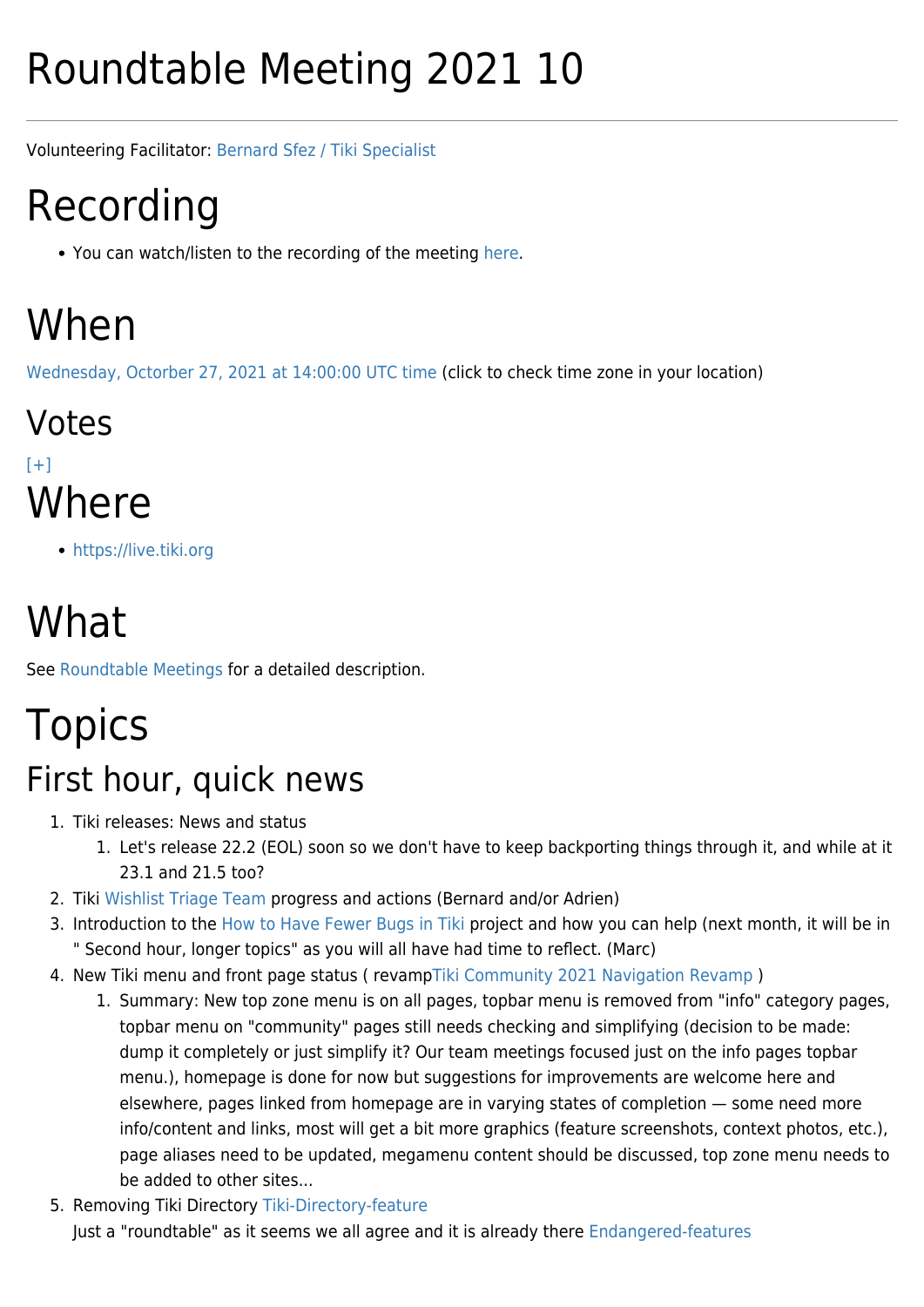#### 6. Notice about [Fontawesome upgrade](https://tiki.org/forumthread77474--SOLVED-Where-are-the-missing-font-awesome-icons)

- 1. Should we consider supporting [Fontawesome Pro?](https://fontawesome.com/plans)
- 7. Help needed on Tiki.org forum (5 month old  $\vert \mathbf{x} \vert$ 
	- 1. [Broken display for sub-forum](https://dev.tiki.org/item7765-Tablesorter-filter-is-misplaced-in-the-forum-should-be-below-the-subforum-list)
	- 2. [Not-possible-to-move-discussions-in-forum](https://dev.tiki.org/item7768-Not-possible-to-move-discussions-in-forum-at-tiki-org?from=Developer-Dashboard)
- 8. Article this month about ...?
- 9. ...

put your topic (max. 5-10 minutes) into the list above

## Second hour, longer topics

- 1. Cookies consent status [Cookie-consent-improvements](https://tiki.org/forumthread77512-Cookie-consent-improvements)
- 2. New Admin Dashboard [Administration-UX-and-Control-Panels-re-organization](https://dev.tiki.org/Administration-UX-and-Control-Panels-re-organization)
- 3. Help to find/propose/add alternatives to "Media player" plugin, [Media-Player-Help\]](https://tiki.org/forumthread77413-Media-Player-Help)
- 4. Multi-level menu, the "question" that is coming back every 3 month, can we improve documentation and propose options people can find easily. [Last one](https://tiki.org/forumthread77528-Horizontal-multi-level-dropdowns)
- 5. [Email folders Tracker Field](http://doc.tiki.org/Email%20folders%20Tracker%20Field) and [Email as a first-class citizen](http://dev.tiki.org/Email%20as%20a%20first-class%20citizen) presented by Marc
- 6. Profiles revamp before next [Tiki24](http://dev.tiki.org/Tiki24) LTS?
	- o Starting with [Profiles Wizard](http://doc.tiki.org/Profiles%20Wizard), and later, if needed, [Profiles](http://doc.tiki.org/Profiles) Control Panel.
		- split a part the profiles expected to be applied in a production site to get some extra features without breaking anything, from those that make changes to your site style or similar, which are expected to the applied only in demo/testing mode when reviewing features at the very beginning, etc. Better filtering and sorting will help, and some card-like visual display would also help (like this one prototyped here: [Cards](http://doc.tiki.org/Cards) - masonry/grid display).
	- $\circ$  add a menu entry inside menu 42 for wizards, and make it the first of the options
	- o set the menu entry in the admin ui backend for the wizards as the first in the list. (if it's the first expected entry point, it should be listed as such consistently everywhere)
	- Related:

.

.

.

- <https://dev.tiki.org/Profiles+Wizard>
- <https://dev.tiki.org/item5894> "Provide a tablesorter-powered list of profiles in the Profiles Wizard bundled in Tiki to filter on features, tags, names and such"
- <https://dev.tiki.org/item6767-Profile-soft-UX-UI-revamp-proposal>
- 7. Re-enable some "quick admin" link at the top bar (module, the simple or the one with the admin bar) for tiki site admins by default in new tiki installs (to be implemented before next [Tiki24](http://doc.tiki.org/Tiki24) LTS). and prevent collision display, if any, when the new admin ui backend is used.
	- it's very discouraging to tweak a tiki from scratch without that. In narrow screens, in addition, you don't see the side module with the menu 42 (it's sent to the bottom of the page).
- 8. Enable Tiki [Connect](http://doc.tiki.org/Connect) by default since Tiki24 LTS to get more info and contact with tiki site admins out there, what do they use, etc.
	- I've recently experienced setting up a new Syncthing install. and at the first login attempt, I got a "[Tour](http://doc.tiki.org/Tour)"-like popup asking me to leave the setting to send anonymous statistics info to the server as